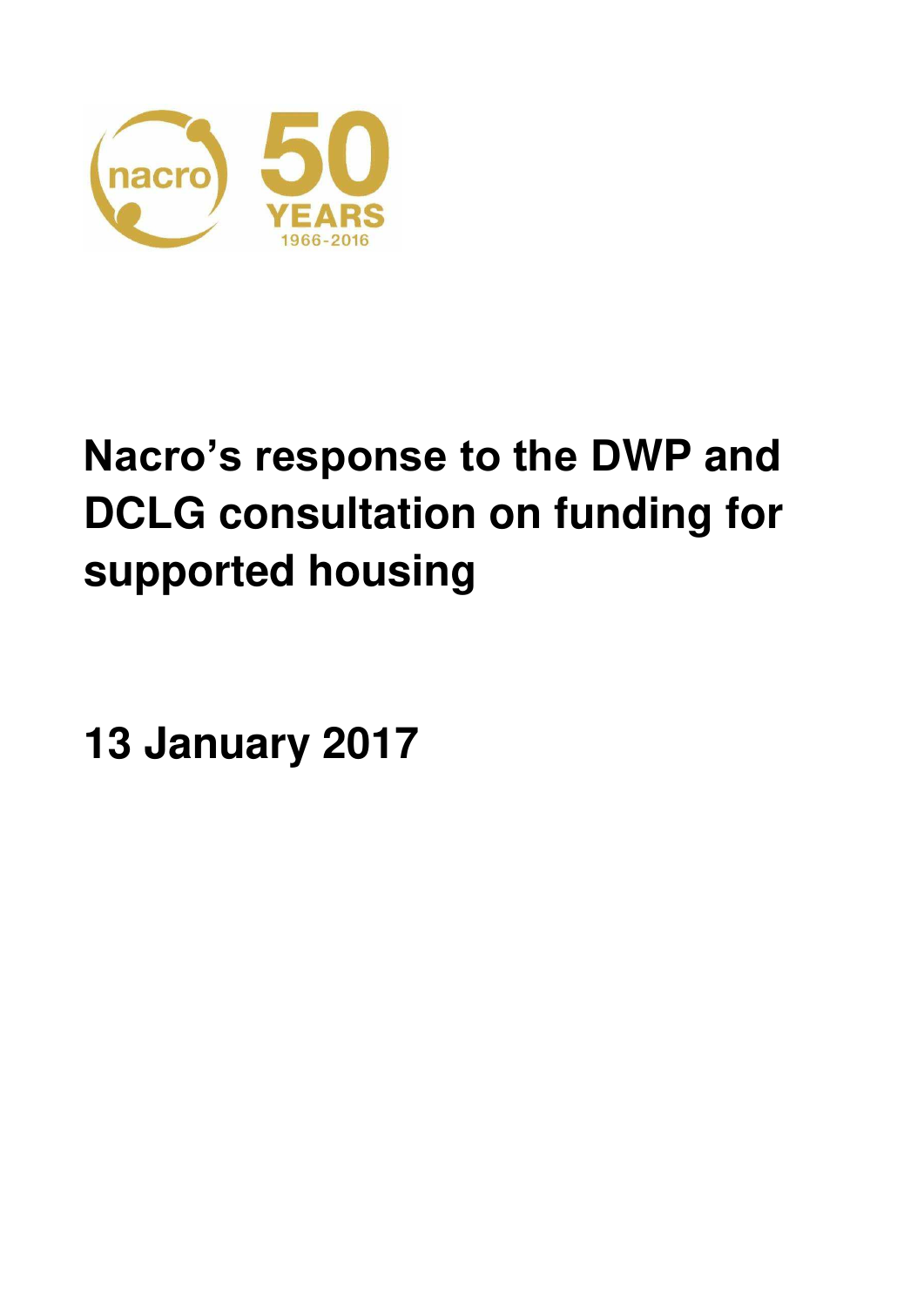## **About Nacro**

As an established charity with 50 years of experience, Nacro is a champion of social justice which continues to put crime prevention and reduction at its core. We use our extensive knowledge and experience to help the most vulnerable in the community to move on in their lives and to reach their full potential and aspirations. We do this by addressing social exclusion, inequality of opportunity and deprivation. Throughout England and Wales we deliver interventions which are consistently high quality, evidence-based and outcome-focused so that we can maximise our impact in communities. Our services include providing housing to vulnerable people, delivering education, training and apprenticeships, supporting people to access employment, promoting better health and services to offenders and their families inside and outside of prisons. We use our knowledge of what works to help inform policy and shape practice.

#### **Introduction**

l

Nacro responds to this inquiry with a particular interest as a registered social housing provider and social lettings agency. Our provision is mainly comprised of self-contained accommodation across England and Wales, funded through commissioned and non-commissioned arrangements. We work in close partnership with local authorities and wider partners, enabling us to provide insight into the commissioning environment and the issues for supported housing providers. In preparing our consultation response, we carried out interviews and surveys with Nacro service users who receive our housing and related support, to ensure that their views are also considered. Their quotes can be found in boxes throughout our response.

Nacro welcomes the government's acknowledgement that supported housing is vital to the lives of vulnerable people, as well as its commitment to sustaining supported housing in the future. However, we have significant concerns about the future viability of supported housing services in the proposed new system. Nacro is concerned about the potential impact of this policy on all of our service users but we are particularly concerned about the impact on certain groups – such as offenders and people with addictions – who may have less public and political support.

Appropriate housing is crucial to reducing stubborn reoffending rates - an objective of the government's Transforming Rehabilitation programme - and helping those with convictions to move on positively with crime free lives. Evidence clearly indicates a link between homelessness on release from prison, access to appropriate housing and reoffending. Ministry of Justice research shows that 79% of prisoners who reported being homeless before custody were reconvicted in the first year after release, compared with 47% of those who did not report being homeless before custody.<sup>1</sup> We are concerned that, without specific safeguards and national direction on offender housing, the new model may exacerbate homelessness and put in jeopardy the government's commitment to reducing crime. Funding and provision for people leaving prison must be the responsibility of both local and national government. Similarly, housing is key to building recovery capital for people with drug and alcohol problems.<sup>2</sup> Even for the most motivated individual, drug and alcohol treatment can be jeopardised by homelessness. In addition, we agree with many others in their assessment that devolution to local government represents a real risk to vulnerable people and that steps must be put into place to mitigate these risks.

We hope that the government considers the issues that we present throughout our response and addresses them within the future green paper. We are more than happy to expand or clarify our response. If you have further questions on any aspect of response, please contact Rachel Annison at rachel.annison@nacro.org.uk.

<sup>&</sup>lt;sup>1</sup> Ministry of Justice (2012) Research Summary 3/12: Accommodation, homelessness and reoffending of prisoners London: Ministry of Justice

<sup>2</sup> We understand that this link will be explicitly recognised within the Home Office's forthcoming Drug Strategy.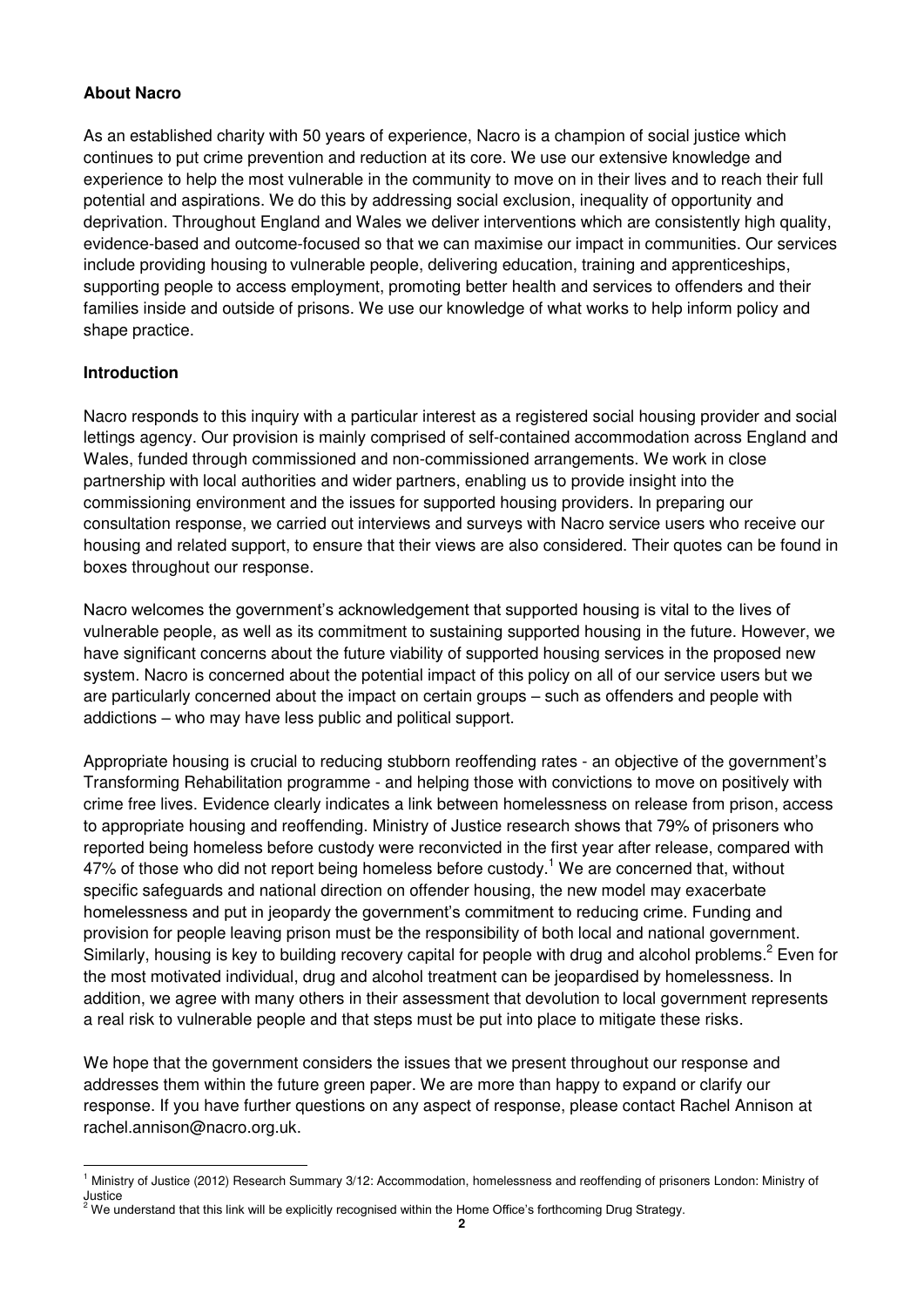## **Executive Summary**

- Nacro believes that the highest tier of local government should be responsible for commissioning plans due to its overarching strategic role.
- We believe that leadership should be provided by the government to meaningfully move the service integration agenda forward. This should include more joined-up national thinking and pooled budgets.
- It is crucial that the government recognises that not all groups are seen and treated equally for the purpose of accessing supported housing and vital move on accommodation, and that it acts to rectify this by providing strong national direction.
- Criminal justice partners must be involved in identifying the need for supported housing in local areas, as well as it being facilitated at a national level, with the local implications clearly communicated.
- We support a duty to comprehensively assess local supported housing needs as well as a duty to plan on the basis of this assessment.
- We strongly recommend that the government introduces a funding protection mechanism for people leaving prison, people with offending backgrounds and people with addictions.
- We believe that local authorities should be required to provide sufficient provision for all client groups outside of the statutory framework.
- We strongly support a national commissioning framework which is joined-up and outcome-focused to provide much needed central strategic direction.
- The new funding model should recognise that securing move on accommodation from supported housing is essential to securing long-term outcomes.
- We believe that a pilot should be carried out before the new model is implemented to study the impact of the changes on vulnerable people.
- Transitional arrangements should include guarantees and protections for providers and service users.
- Emergency and short-term accommodation should not be defined by length of stay, and definitions should be broad enough to ensure that all people who require this type of accommodation can meaningfully access it.

# **Q1. The local top-up will be devolved to local authorities. Who should hold the funding; and, in two tier areas, should the upper tier authority hold the funding?**

We believe that the highest tier of local government should take the commissioning lead, due to its overarching strategic role in overseeing the whole system within a locality. However, there should be flexibility on the holding and allocation arrangements where it makes sense for either the tier or partnership framework to administer it from an efficiency perspective. We are concerned that no additional funding has been identified for the administration of this fund locally. New arrangements should not result in additional administrative costs on local authorities at the expense of vulnerable people; as much resource as possible should be channelled into housing and support for service users.

# **Q2. How should the funding model be designed to maximise the opportunities for local agencies to collaborate, encourage planning and commissioning** *across service boundaries***, and ensure that different local commissioning bodies can have** *fair access to funding?*

We believe that leadership should be provided by the government to meaningfully move the service integration agenda forward. This should include more joined-up national thinking and pooled budgets between governmental departments such as the Department for Communities and Local Government, Ministry of Justice, Department of Health, the Home Office, Department of Education, and Ministry of Defence. An exercise should be carried out to identify which national policy priorities are underpinned by housing and housing-related support. This should lead to positive action, in turn ensuring that these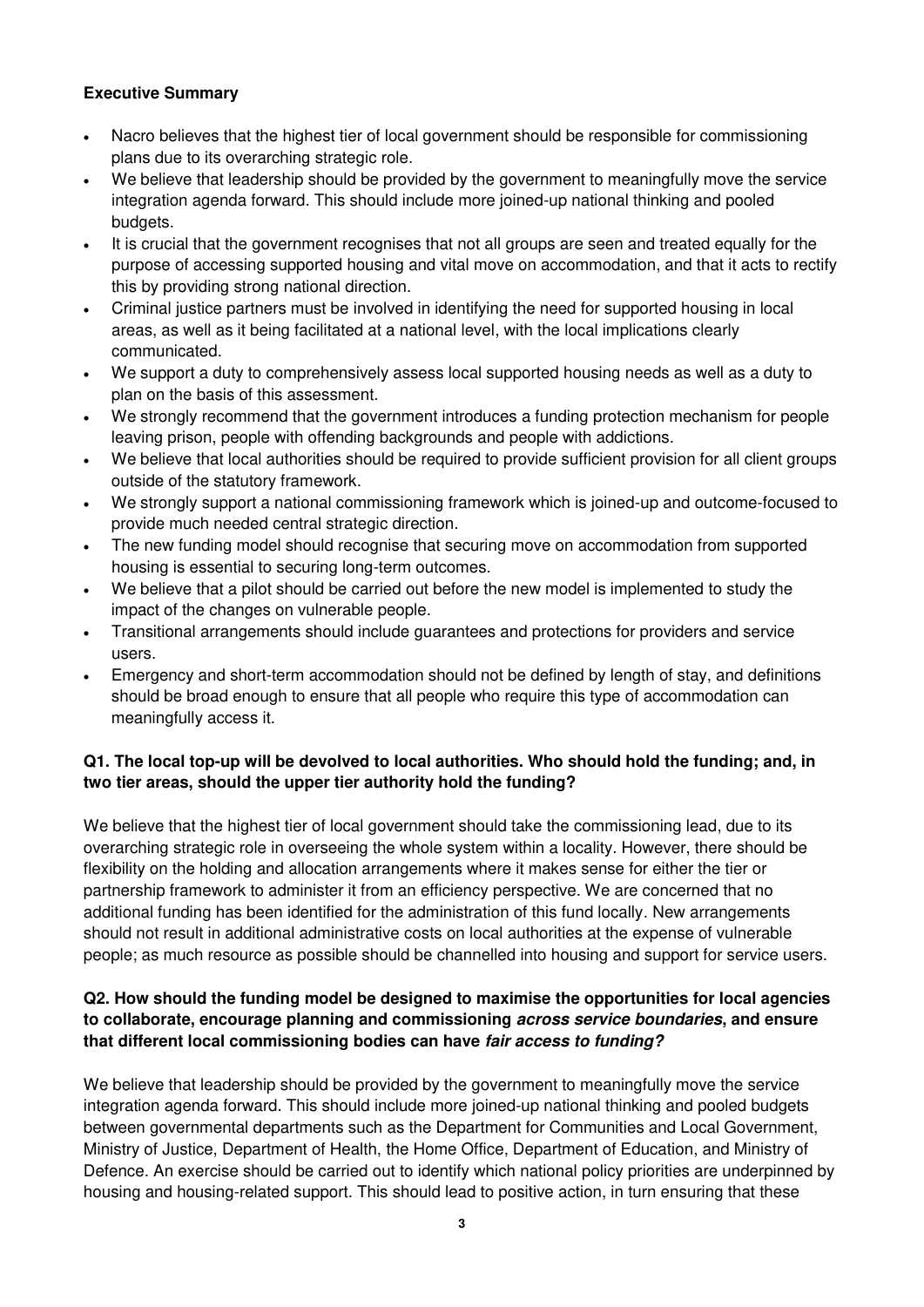housing needs are met. For example, the NHS published a £100m plan to fund housing for those with learning disabilities and autism to reduce the demand for inpatient beds, and the Ministry of Defence is developing the Future Accommodation Model for serving personnel.

We urge the government to bring together all government departments to identify need and contribute direct solutions to increasing housing supply. This should specifically address the provision of housing for vulnerable and older people, as well as the lowest income households including young people, and those that face multiple exclusions generally in the housing marketplace such as people with offending backgrounds and addictions.

"There are so many barriers [to getting housing] before you walk out the [prison] door."

Our experience as a provider in an alliance contract model under the Stockport Targeted Prevention Alliance has given us the confidence that alliance-based commissioning and delivery models can provide a way to ensure local service integration is tailored to the needs of individuals, while also providing a model that works for funders and providers.

There are many regional agencies involved in supporting vulnerable groups who require supported housing. For example, prisons, Community Rehabilitation Companies (CRCs) and the Probation Service are key. It is essential that criminal justice partners are involved in identifying the need for supported housing in local areas as well as it being facilitated at a national level with the local implications clearly communicated.

# **Q3. How can we ensure that local allocation of funding by local authorities matches local need for supported housing across all client groups?**

The new funding model needs to work for all those who need supported housing; that can only be achieved if funding is allocated fairly based on identified local need. It is crucial that the government recognises that not all groups are seen and treated equally for the purpose of accessing supported housing and vital move on accommodation, and that it acts to rectify this by providing strong national direction on the issue.

There is currently no national offender housing strategy containing provision for supported housing or move on accommodation, nor are there statutory duties on local authorities to provide housing for prison leavers. $^3$  In some areas people leaving prison can find it very difficult to access supported housing as well as other housing options. Yet research indicates that 61% of people leaving prison without accommodation would benefit from supported housing because of their vulnerability and risk of being unable to sustain a tenancy independently.<sup>4</sup>

"I've been in and out of prison my whole life. Other times when I was released I was staying with my brother, who sold drugs, or in squats. This time was different … Nacro has given me the ability to take control of my life… I'm now drug free."

We believe that there is an opportunity to effectively tackle stubborn reoffending rates by: (1) developing a national offender housing strategy; (2) providing safeguards to ensure that people leaving prison who  $\overline{a}$ 

 $3$  Housing Act provides for a duty to house individuals who are vulnerable as a result of leaving prison. The operative word within this duty is 'vulnerable'.<br><sup>4</sup> Sitre (2015) l

Sitra (2015) Estimating the need for supported housing, Online: https://www.housing.org.uk/resource-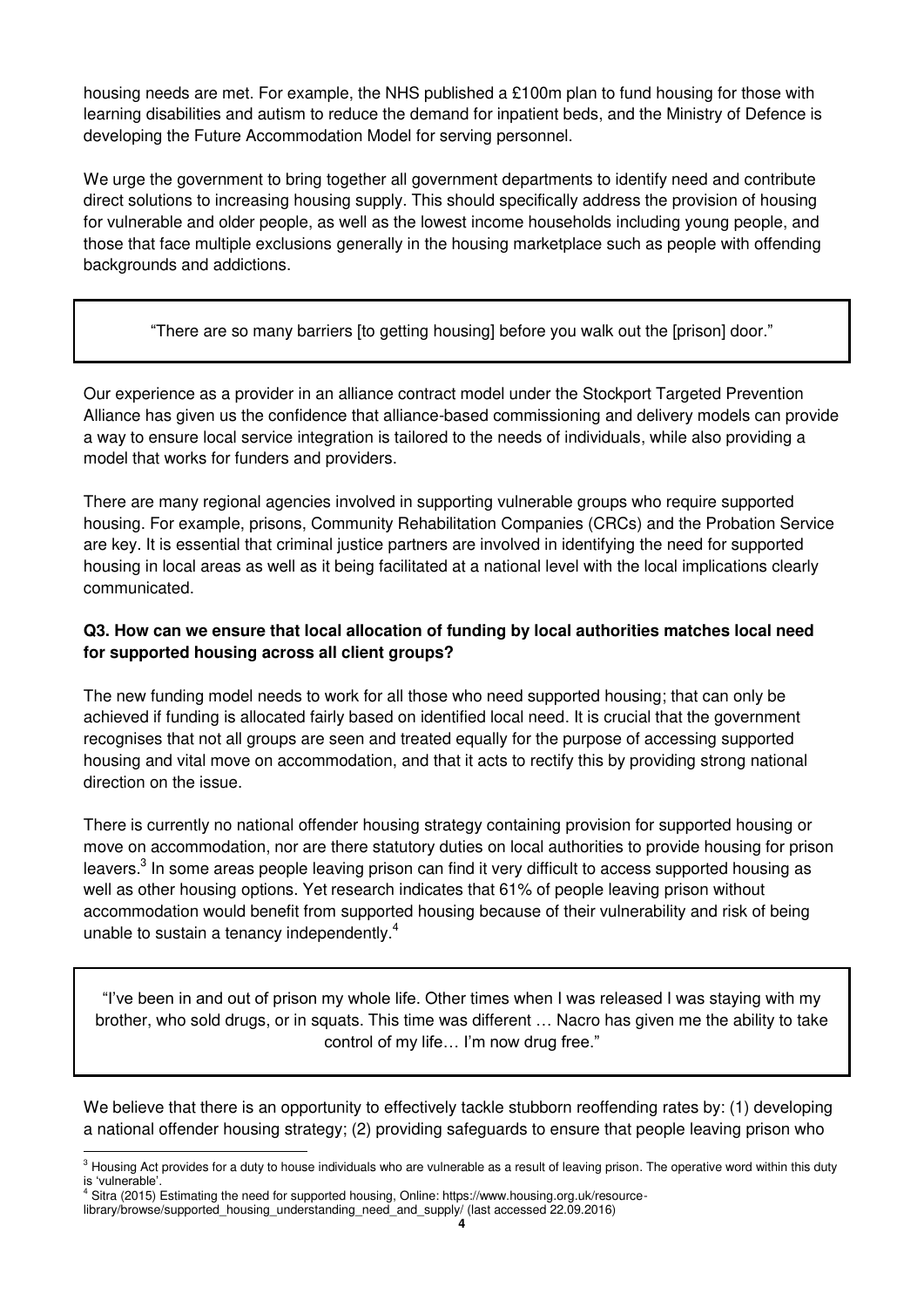need supported housing can meaningfully access it; and (3) providing sufficient housing provision for people moving on to longer-term accommodation.

We believe that a supported housing needs assessment should be carried out in local areas to inform a local strategic plan. This assessment could be merged with existing duties and models such as the duty on local authorities to carry out a joint strategic needs assessment (JSNA) to avoid duplication and increased costs. However, at present there are barriers to the JSNA approach being an effective way of identifying all need. In particular, the quality and consistency of JSNAs vary considerably across local authorities because there is no blueprint on how to carry one out. This has led to some issues not being identified through JSNAs, particularly in relation to drug and alcohol needs.

Improving the JSNA model, so that it fits with the objectives of the new funding model, requires improved engagement and input from a range of partners and stakeholders at a local level. Local multi-sectorial partnerships should be established to transform the assessment into a strategic plan and oversee the implementation of the strategy. Draft strategies should be circulated to key partners and stakeholders for comment to ensure that the assessment fairly translates into the strategy.

The duty to plan should include a specific condition on local authorities and partnerships which requires the disbursal of funds in accordance to the strategic plan. This should ensure that the link between comprehensive assessments and resource allocation is uninterrupted and that less politically popular groups are given full consideration within the allocation process. Final assessments and strategies should be publically available to promote transparency and accountability of local authority decisionmaking in relation to how this fund is allocated.

We believe that the top up fund allocated to local authorities must reflect the identified need for supported housing in a local area, and reflect the costs of different forms of supported housing. Inequality between different client groups often begins when there are not enough resources to address all local need. This can result in difficult choices being made, ultimately impacting negatively on groups, such as prison leavers, who are seen as politically low priority.

Affordable move on accommodation is vital to the sustainability of the new model. However, in higher local housing allowance (LHA) areas, the cost of facilitating greater supply and accessibility of move on accommodation is significantly higher. The new funding model, therefore, needs to take market pressures into account if outcomes for service users and value for money for tax payers are to be realised.

# **Q4. Do you think** *other funding protections for vulnerable groups***, beyond the ring-fence, are needed to provide fair access to funding for all client groups, including those without existing statutory duties (including for example the case for any new statutory duties or any other sort of statutory provision)?**

As stated above, we have significant concerns that people with offending backgrounds, prison leavers and people with addictions who require supported housing, will not receive fair access to funding over other groups that currently receive statutory protection. Of the service users we spoke to when putting this response together, all said that they would be homeless or back in prison without supported housing and many said that they would have relapsed. It is essential that those in need of supported housing have access to it as it provides a stable foundation from which people can access wider support to help them move forward positively.

"Supported housing has been my catalyst where everything else was sorted out."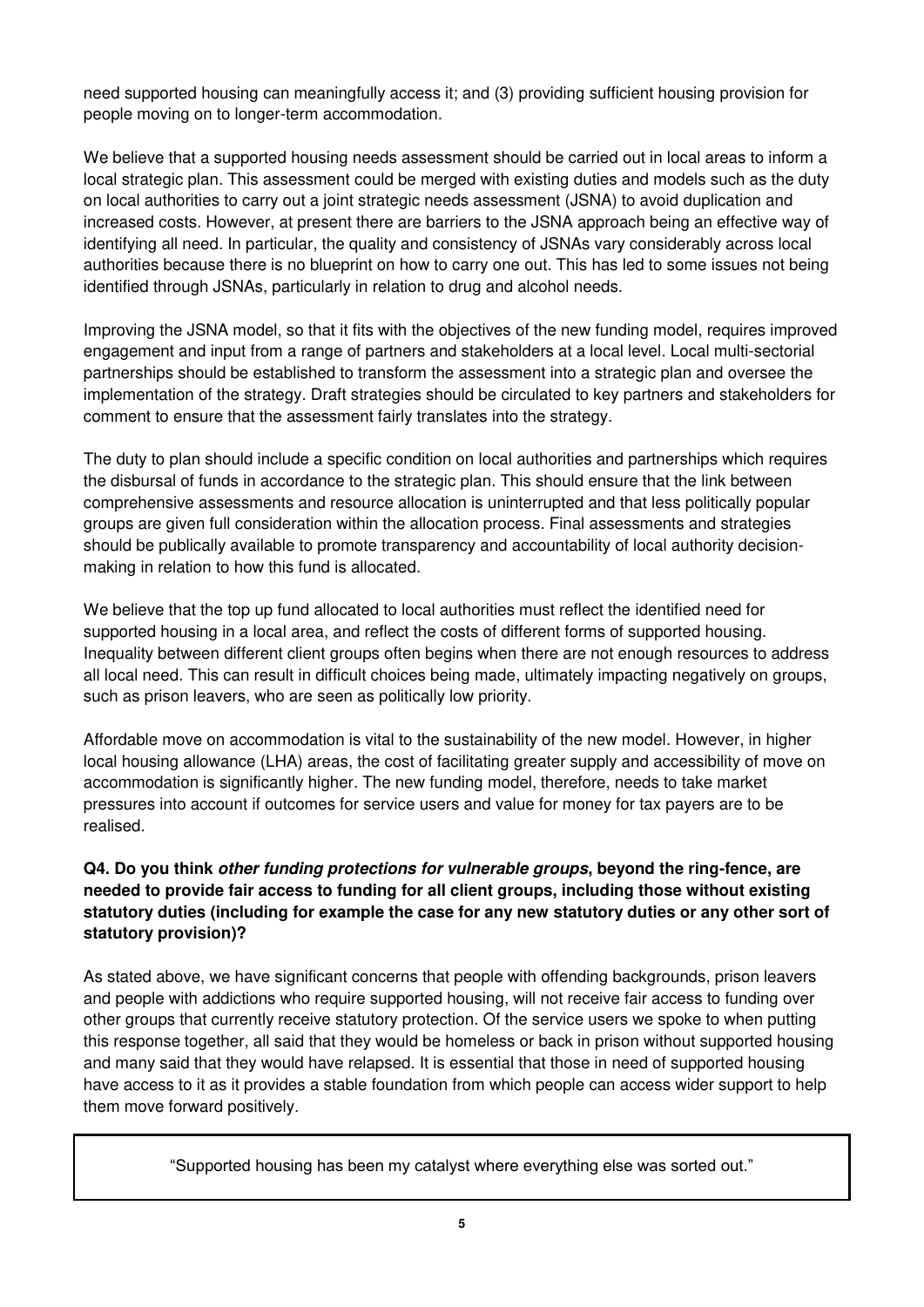In response to the shortfall of housing and the exclusion of many from accessing private rented accommodation, we developed Nacro Homes Agency (NHA). The NHA effectively intervenes in the private rented sector to encourage landlords to make accommodation available to people, including prison leavers, who they may otherwise avoid renting to. We also provide intensive housing management and low level support for service users who need it.

To provide a strategic focus and link to the Transforming Rehabilitation programme, we believe that there is a crucial need for a national offender housing strategy to ensure that there is a planned and coordinated approach. This would ensure that government departments and local agencies work together and offenders are able to access appropriate accommodation to support successful rehabilitation.

## **Q5. What expectations should there be for local roles and responsibilities? What planning, commissioning and partnership and monitoring arrangements might be necessary, both nationally and locally?**

We have touched on local roles and responsibilities throughout our response. In addition, the diverse partnership structures in local areas should mean that there should be flexibility in the arrangements. There should be a presumption on inclusive and transparent working. Monitoring arrangements should not be administration heavy and should focus on demonstrating quality and value for money in its widest sense, especially in relation to the overall impact for people as well as the lessons and drivers for change.

# **Q7. We welcome your views on what features the new model should include to provide greater oversight and assurance to tax payers that supported housing services are providing value for money, are of good quality and are delivering outcomes for individual tenant**

We believe that the government should do more to publically promote and regularly emphasise the preventive benefits that supported housing provides; helping to reduce costs of emergency health and social care, as well as preventing crime and reoffending. An evaluation of the level of investment in supported housing versus the benefits in these wider areas should be presented to taxpayers to increase transparency in the new model.

"People who need support don't always ask. The support I received is non-judgemental and we are all treated the same. Now I can ask for help."

Currently there is no consistency in measuring value for money as well as delivering good quality and individual outcomes across supported housing providers. It is a matter for the individual commissioner to decide and develop in line with local policies.

The current contracting environment has led to a 'race to the bottom' on cost which has translated into reduced staff terms and conditions. In some instances this has affected the quality and continuity of service delivery. Striving to achieve value for money as part of the new funding model should not drive the wrong outcomes. The new arrangements must be based around joined-up integrated and strategic outcomes.

Registered providers like Nacro are already regulated by the Homes and Communities Agency and we believe that additional oversight is unnecessary and costly.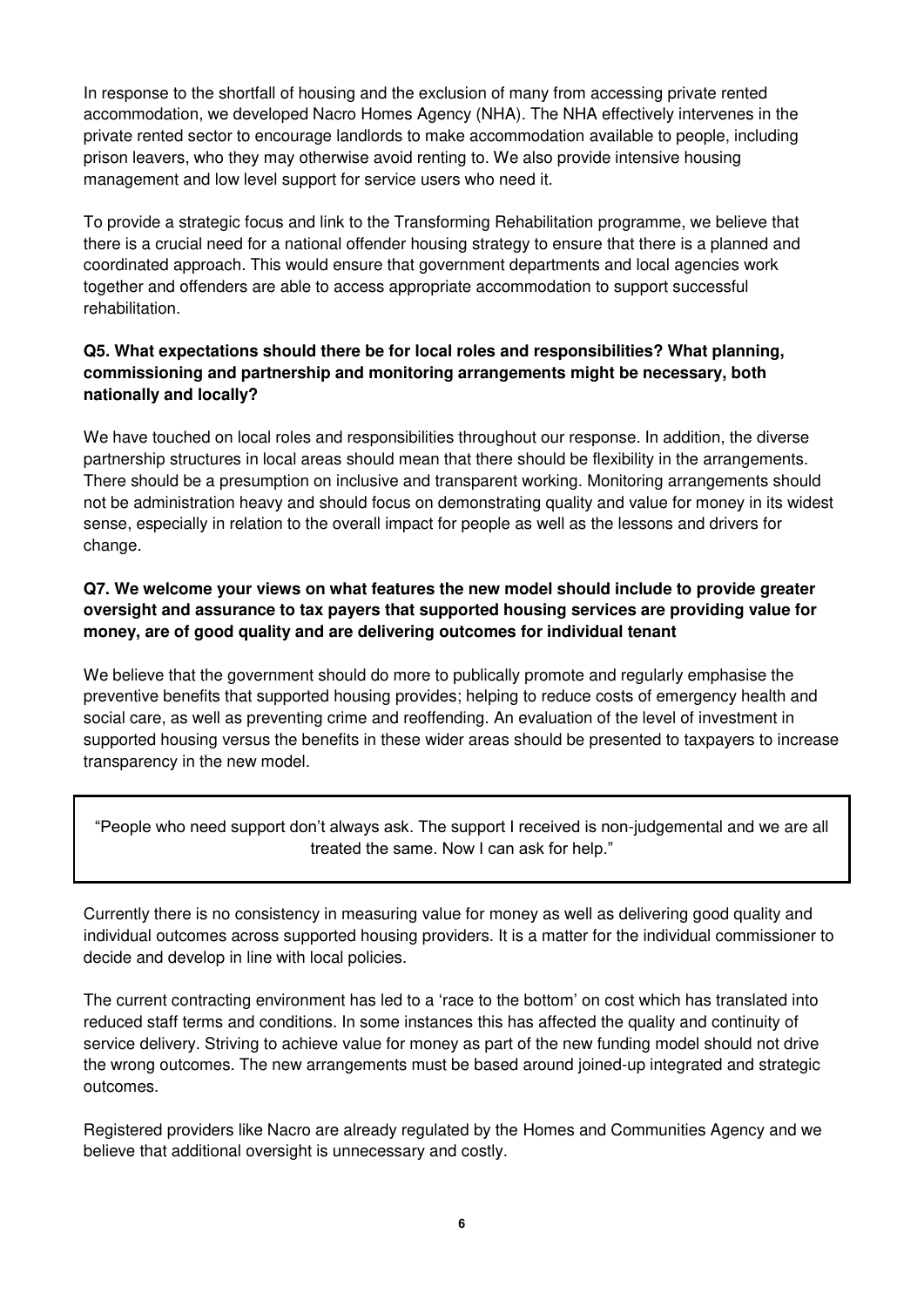## **Q8. We are interested in your views on how to strike a balance between local flexibility and provider/developer certainty and simplicity. What features should the funding model have to provide greater certainty to providers and in particular, developers of new supply?**

It is essential that supported housing providers, like Nacro, have a level of certainty in their revenue over the medium-term. Uncertainty along with a lack of clarity on the size of the total top up fund, how the government will distribute this to individual local authorities, how long the ring-fence will be in place, and what happens when the overall top up fund runs out are also concerns. In this period of financial uncertainty – compounded by the 1% rent reduction – Nacro has had to take a more cautious approach. For example, we are concerned that in some areas the NHA will be decommissioned as a service for offenders because it is non-commissioned and may not fit in with local authority priorities. We fear that this will frustrate the efforts of the government's Transforming Rehabilitation programme, resulting in instability for those tenants and an increase in reoffending in these communities.

"Nacro has given me the chance to start again and the stability to move forward."

We need assurances that existing tenants will be protected post-2019 for an adequate period of time and that local authorities will be required to make sure that sufficient provision is put in place for all client groups. This should consider the difficultly of maintaining the ring-fence under the local authority selffinancing regime and within wider public sector reform. We also need certainty on how supported housing will be funded when local top up funds inevitably run out in the future. Therefore, a statutory duty to provide adequate funding which is not time-bound and binding on future governments should be considered.

We think it is vitally important that the ring-fence continues to ensure that funds are not allocated to other areas as a result of future funding cuts, enabling us to plan and develop services. We also believe that longer term contracts should be provided to delivery partners, which would give the opportunity to invest more in innovation and efficiency and to also have a long-term view of and stake in the strategic picture.

Specifically, we need the government to clarify the arrangements for contracts that we currently hold which run past April 2019, as well as how the combined actual or potential threats to income of the 1% rent reduction, LHA cap and top up fund will affect our obligations under these contracts.

The Housing White Paper encourages all providers to use their assets to increase supply. To do this, new supported housing developments or properties acquired for service users should have commitments around the revenue funding for a longer period to encourage the development of new supply that is so desperately needed. A balance between protections for schemes and protections for individuals should be made.

## **Q9. Should there be a national statement of expectations or national commissioning framework within which local areas tailor their funding? How should this work with existing commissioning arrangements, for example across health and social care, and how would we ensure it was followed?**

As discussed previously, current commissioning arrangements are inconsistent and good practice, particularly in relation to integrated care, is patchy at best. We strongly support a national commissioning framework which is outcome-focused to provide much needed central strategic direction.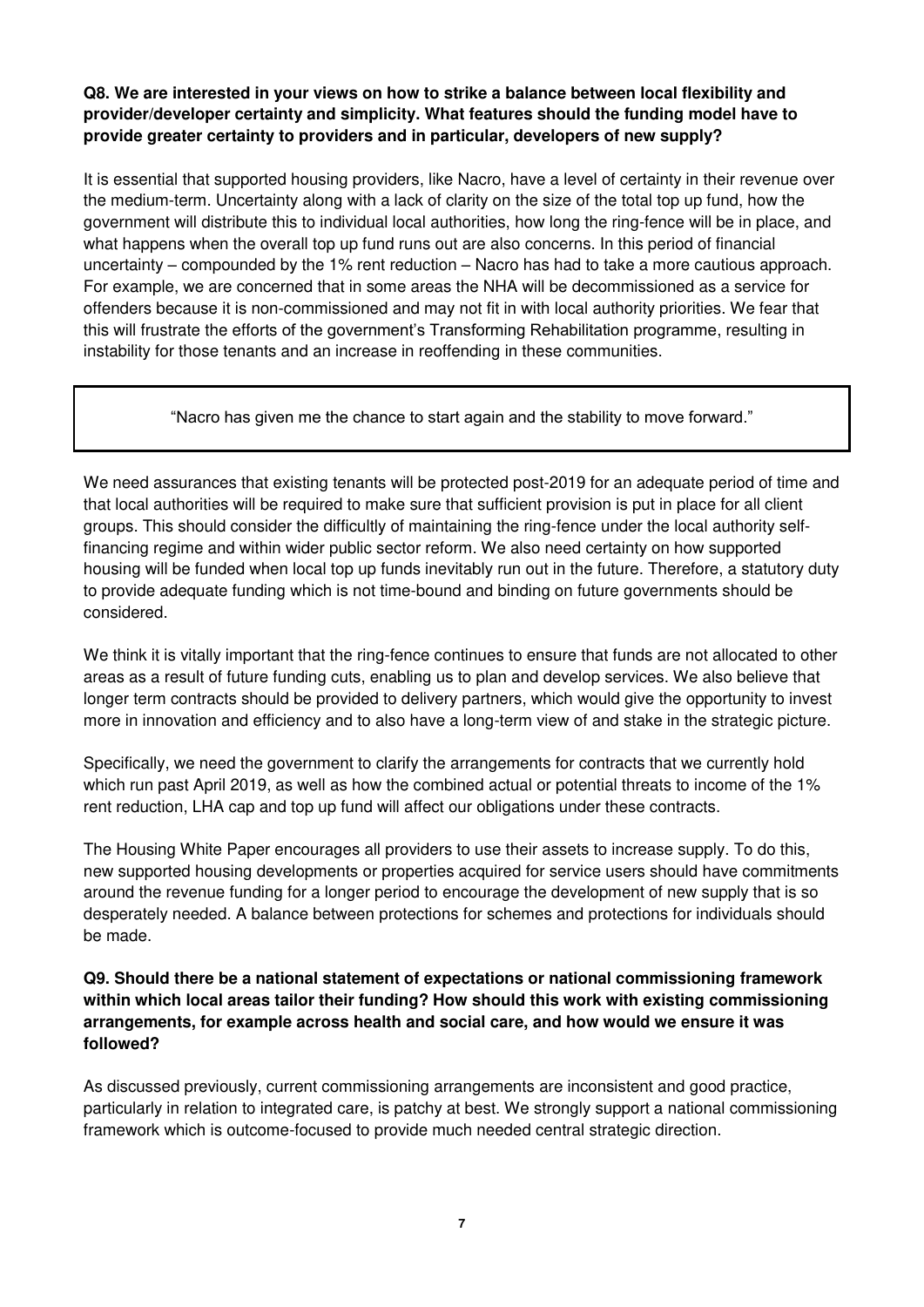"Support has given me confidence and getting confidence is a huge thing for me as when I didn't have confidence I didn't try."

The commissioning and associated outcomes framework should be developed in conjunction with service integration experts as well as those with behavioural change expertise – new arrangements must be person-centred and based around joined up integrated and strategic outcomes.

# **Q10. The government wants a smooth transition to the new funding arrangement on 1 April 2019. What transitional arrangements might be helpful in supporting the transition to the new regime?**

We have significant concerns in relation to the pace in which the government is implementing the new funding model and applying this to all schemes and tenants from April 2019. While we understand that the government wants to align the model with the move to Universal Credit, we believe that the risks to housing providers and to vulnerable people are so high if the model does not work as planned, that adequate time should be designated to study the impact of the changes. Unintended effects, which can only be identified and addressed by testing the model in a pilot, should also be examined, as was observed in the Universal Credit pilots. These pilots were extended by three months in recognition of the important role of them in delivering valuable learning.

In addition, the landscape in which the model and top up fund is being designed will be significantly different to the landscape in which it is implemented. The relationship between the local authority selffinancing regime, the 1% rent reduction, the impact of single monthly payments under Universal Credit and the arrangements under the new funding model are not known. We believe that there is a strong case for piloting an approach rather than the proposed shadow arrangements.

Once a pilot has been carried out, transitional arrangements should include:

- Guarantees for revenue funding to support new developments or acquisitions
- Protections and guarantees on a personal basis beyond April 2019 for at least two years
- After April 2019, there should be a two year grace period for providers to work with local authorities and monitor any further unplanned impact
- Guarantees for top up funding to providers that have leased accommodation for one year after April 2019, allowing providers to continue to lease such accommodation

#### **Q11. Do you have any other views about how the local top-up model can be designed to ensure it works for tenants, commissioners, providers and developers?**

We understand that this consultation has been published to gather views on the system design elements of the top up fund in a set funding model framework; however, we would like to take the opportunity to highlight some of our wider concerns which we believe will affect the viability of this framework.

Firstly the methodology for the LHA is not reflective of the costs of services. In addition, sheltered housing and its long-term nature is fundamentally different to supported housing that is provided to help people over a period of crisis or transition. Sheltered housing should not be considered in the same way.

Secondly, projections on supported housing for offenders need to take into account: the significant rise in prison population each year; evidence which demonstrates a trend in custodial sentences getting longer and, therefore, having a greater impact on retention of housing; that the demographic of the prison population is changing, including a rise in older prisoners who will arguably have an increased need for supported and sheltered housing on release. Therefore, projections should be calculated which consider